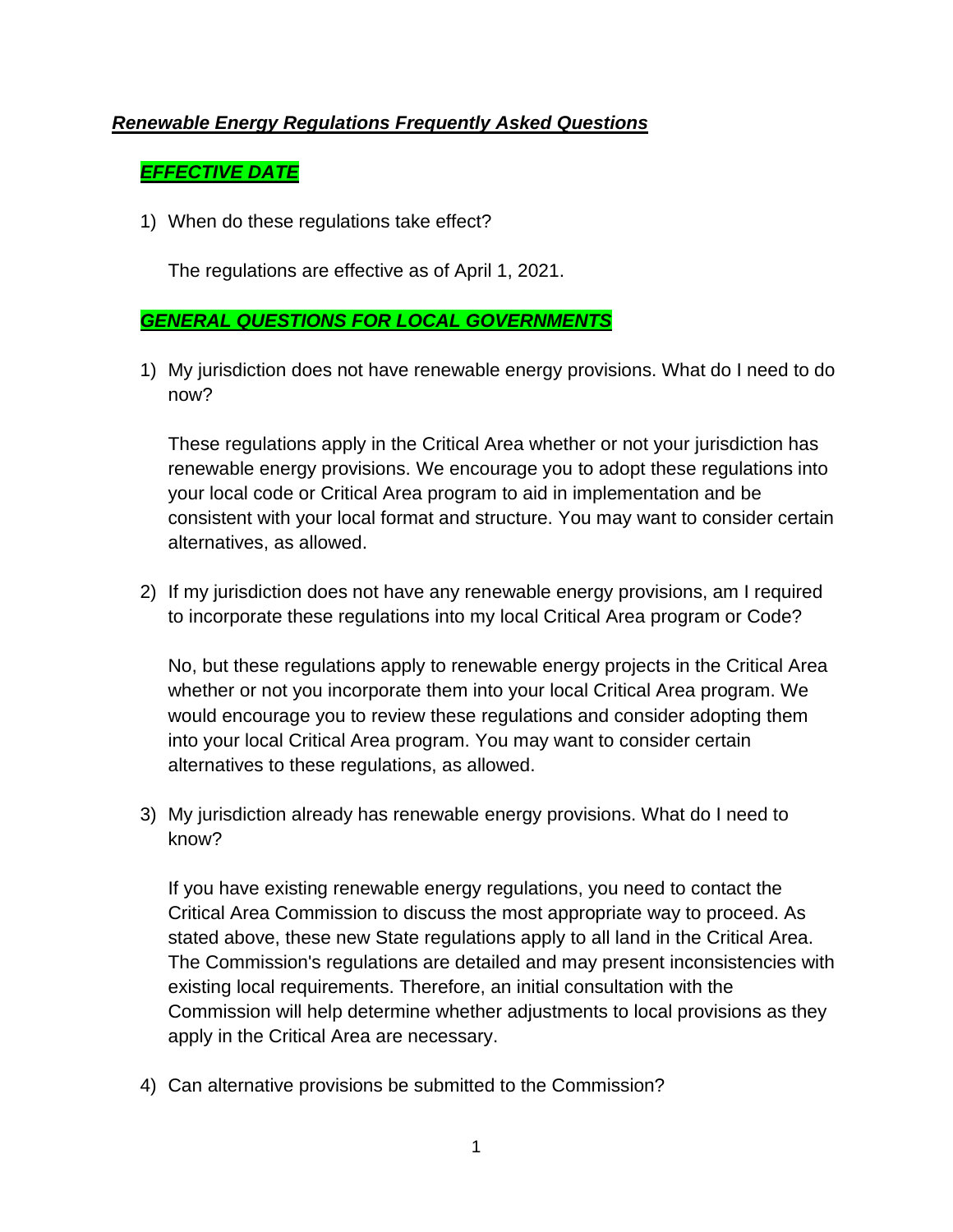Yes, a local jurisdiction may submit alternatives for certain provisions. However, the regulations specifically do not allow alternatives to the forest clearing provisions, the lot coverage provisions, planting plan provisions, or the growth allocation provision that prohibits the use of growth allocation for siting large solar projects in the LDA or RCA.

5) Can my jurisdiction prohibit **major** solar energy generating systems in the Resource Conservation Area?

The Critical Area renewable energy regulations do not limit the exclusive authority of the Public Service Commission to site solar energy generating systems. A prohibition on major solar energy generating systems in the RCA may be in direct conflict with the exclusive authority of the Public Service Commission to site solar energy generating systems, if the system requires a Certificate of Public Convenience and Necessity (CPCN).

In general, local jurisdictions may propose stricter Critical Area requirements so long as they do not directly conflict with Critical Area statute or regulations. A prohibition on major solar energy generating systems in the RCA is likely not in direct conflict with the Critical Area statute or regulations.

6) Can my jurisdiction prohibit **minor** solar energy generating systems in the Resource Conservation Area?

Yes. Unlike the siting of a major solar energy generating system, the siting of a minor solar energy generating system does not require a CPCN from the Public Service Commission. In general, local jurisdictions may propose stricter Critical Area requirements so long as they do not directly conflict with Critical Area statute or regulations.

### *PROCESS QUESTIONS FOR LOCAL GOVERNMENTS*

1) What plan review process is required for a major solar energy generating system?

Regardless of the local jurisdiction's review and approval process, a Critical Area site plan is required for all major solar energy generating systems in the Critical Area. The site plan must include all the information listed on the Solar Energy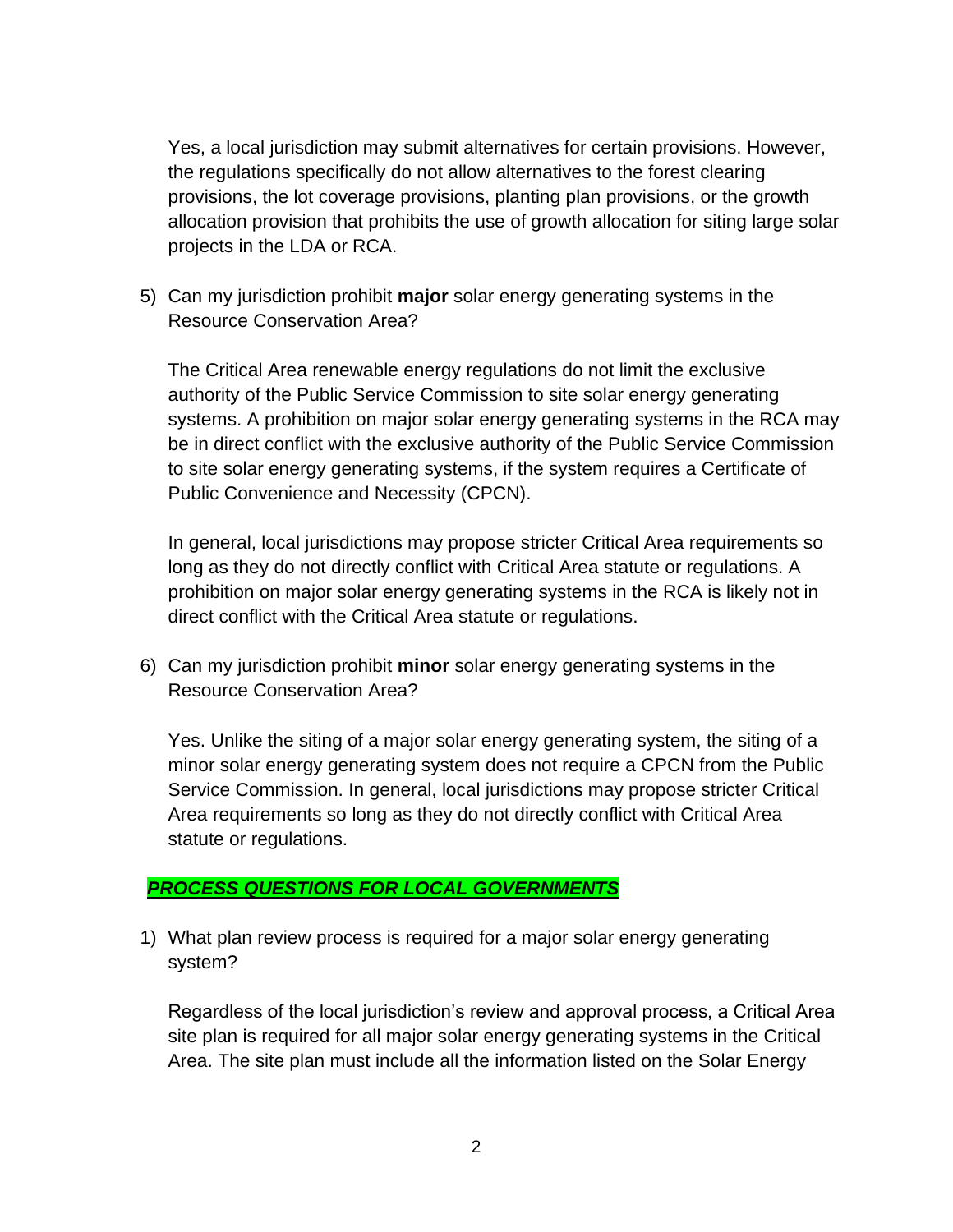Generating Facility Site Plan Checklist (link?). Further, the local jurisdiction must adhere to the notification regulations in COMAR 27.03.01.04.\*

Major solar energy generating systems that require PSC approval require a review by the Commission staff and in some cases, the full Commission, which may offer conditions to the CPCN. Major solar energy systems that do not require a CPCN will receive Commission staff comments during the local review process.

2) What plan review process is required for a minor solar energy generating system?

A local jurisdiction may require a site plan for a minor solar energy generating system. However, per COMAR 27.03.01.04, the local jurisdiction is required to submit a minor application to the Commission.\*

*\**Even if only a portion of the project area is inside the Critical Area, a major or minor solar energy generating system is still required to be submitted to the Commission.

### *BUFFER PROVISIONS*

1) Can I propose to construct a major or minor solar energy generating system in the Buffer?

No. Other than for one access point through the Buffer, a solar energy generating system may not be located in the Buffer. However, see Buffer Provision #4 below for small residential accessory systems.

2) Can I propose to construct a major or minor solar energy generating system over existing lot coverage in the Buffer?

Only proposals in a Modified Buffer Area (MBA) are permitted in the Buffer over existing, legally developed lot coverage.

3) Can I propose to construct a major or minor solar energy generating system in a Modified Buffer Area (MBA)?

Yes, a solar energy generating system may be located in an MBA, but only if the project is located over existing, legally developed lot coverage.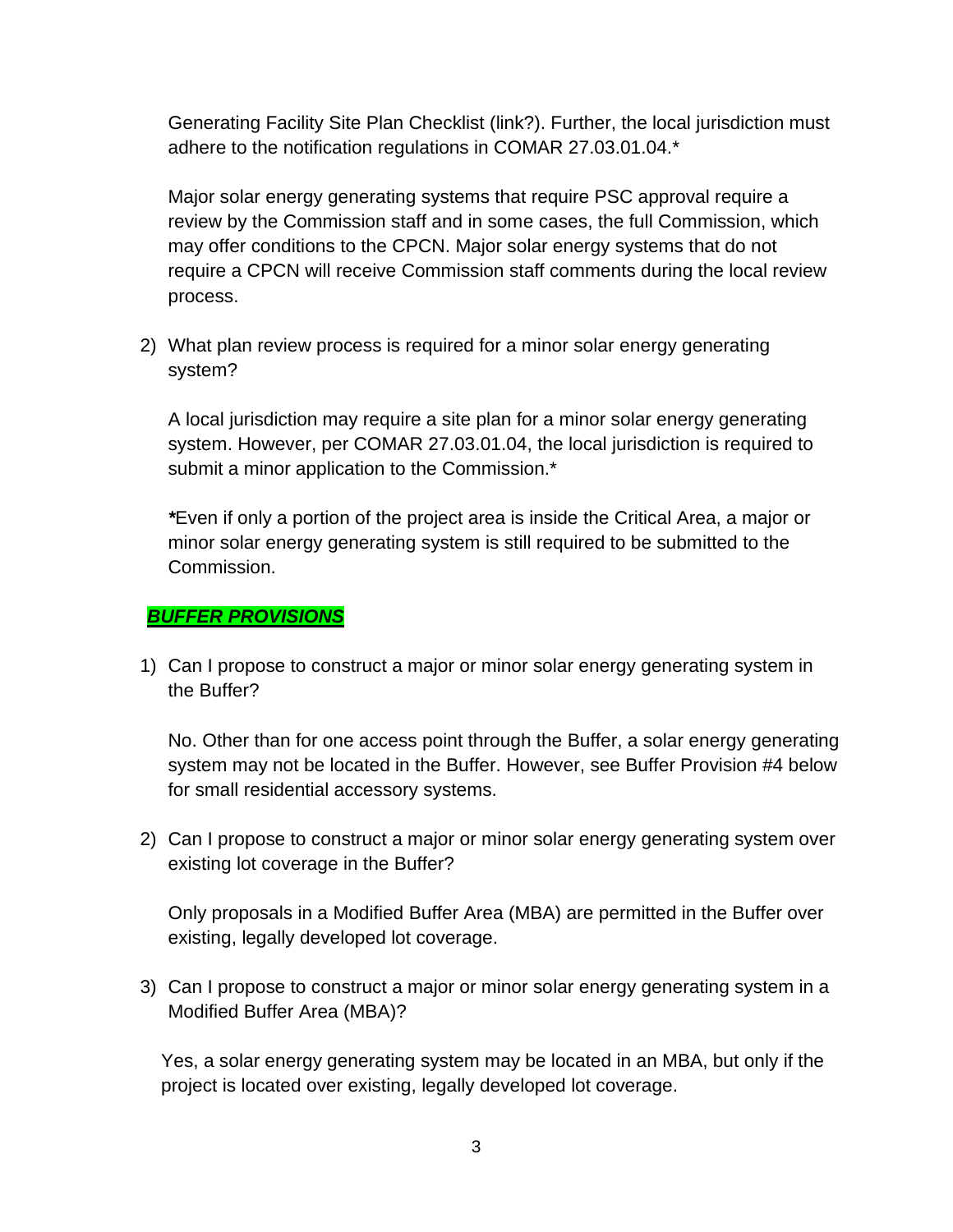4) Can a small residential accessory solar energy generating system be located in the Buffer?

Yes, if the system:

- a. Supports the energy for the principal use of a residential property on the same lot or parcel as the principal use;
- b. Is located on a grandfathered lot that is  $\frac{1}{4}$  acre or less where there is no alternative location except in the Buffer; and
- c. Mitigation is provided at a 1:1 ratio.
- 5) In addition to the Buffer, are there other areas where solar panels and projects are restricted?

In general, solar energy generating systems are prohibited in:

- a. Habitat Protection Areas such as Forest Interior Dwelling Bird habitats;
- b. Steep slopes;
- c. Highly erodible soils; and
- d. Forested areas within 300 feet of tidal waters, tidal wetlands, or tributary streams.

The only exception to this prohibition is if the project receives authorization from MDE for impacts to nontidal wetlands.

### *FOREST AND DEVELOPED WOODLAND CLEARING PROVISIONS*

1) Are there forest and developed woodland clearing restrictions applicable to solar energy generating systems?

Yes. Although there are no forest or developed woodland clearing restrictions in the IDA, there are clearing restrictions for a major and minor solar energy generating system in the LDA and RCA on the parcel or parcels on which the project area is located.

2) Do the forest and developed woodland clearing restrictions vary by Critical Area designation (IDA, LDA, and RCA)?

Yes.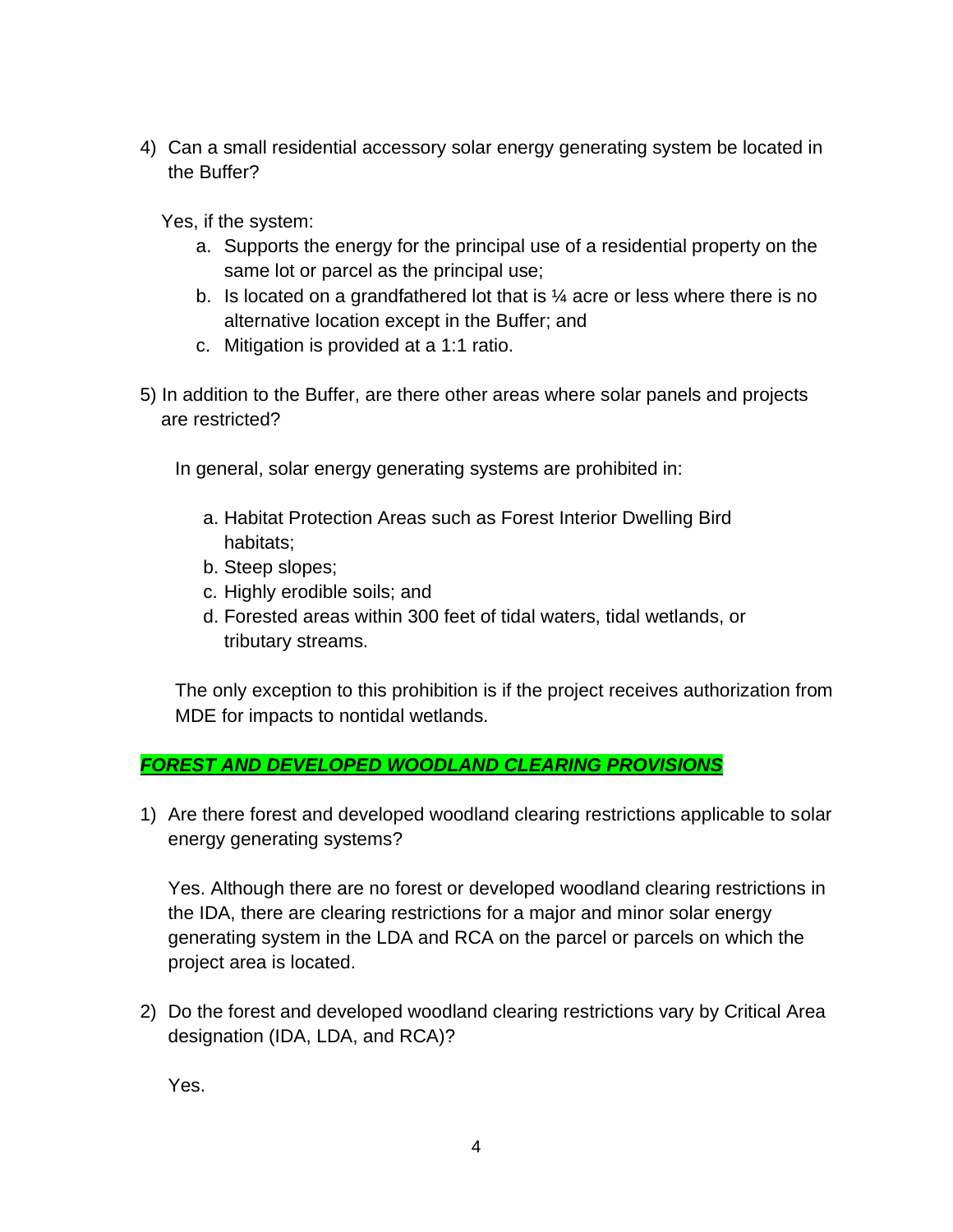LDA: 20% of the entirety of forest and developed woodlands. RCA: 10 acres, or 20% of the entirety of forest and developed woodlands, whichever is less.

3) Are there instances where forest and developed woodland clearing is prohibited?

Yes. Clearing is prohibited within Forest Interior Dwelling Bird (FIDS) habitat.

Clearing is prohibited within 300 feet of tidal waters, tidal wetlands, and tributary streams for major solar energy generating systems.

4) What are the requirements when forest and developed woodland clearing is proposed to accommodate a solar energy generating system?

All forest and developed woodland clearing requires 1:1 mitigation and submission of a planting plan. Mitigation can be met by planting on-site, by planting off-site, or through payment of a fee-in-lieu to the local jurisdiction.

#### *GROWTH ALLOCATION*

1) Does a solar energy generating system require the use of growth allocation if it is located in the RCA or LDA

No, growth allocation is not used for solar energy generating systems. Under the State regulations, growth allocation is not authorized to accommodate the development of a major or minor solar energy generating system in the LDA or RCA.

# *SOLAR ENERGY GENERATING SYSTEMS IN THE RESOURCE CONSERVATION AREA*

1) What is a reservation of resource conservation area density right? And how does it work?

A Reservation of Resource Conservation Area Density right (RDR) is a means for putting density or development rights in reserve for a certain period of time. An RDR is required for major solar energy projects (greater than 2 MW) in the Resource Conservation Area. The number of development rights required to be set aside for the duration of a solar project is calculated based on the number of acres used on each parcel.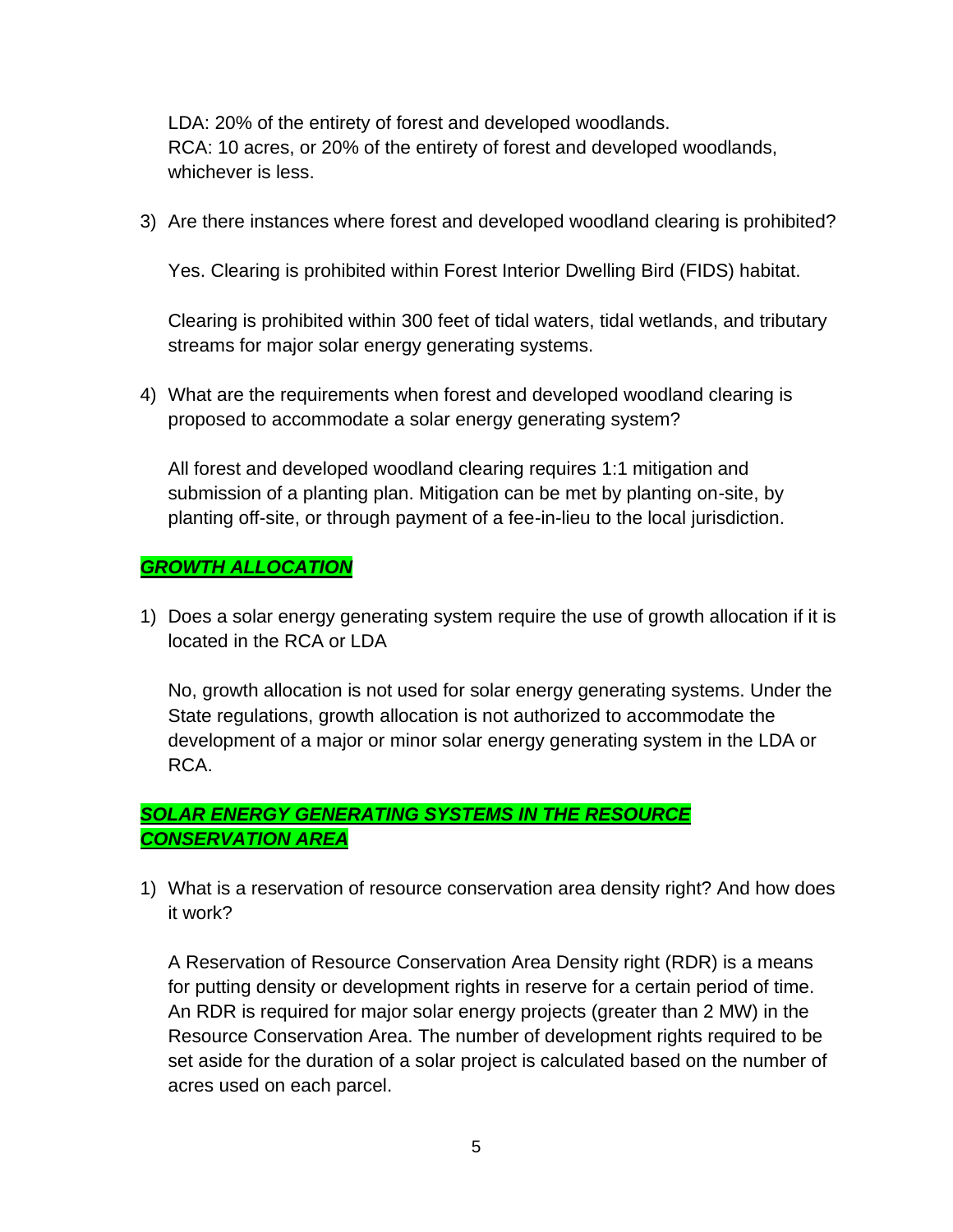2) How do you calculate the number of RDRs required for a solar energy generating system in the RCA?

You calculate the number of RDRs required for a solar energy generating system in the RCA by evaluating each RCA parcel, parcel size, RCA development rights associated with each parcel, and the project area as defined in the regulations.

Below are a few examples of how to determine the number of RDRs required for a solar energy generating system and the number of remaining available development rights:

#### **Scenario 1**

One Parcel, 60 acres in size (3 RCA development rights) Size of the solar energy generating system project area: 60 acres Three (3) RDRs would be set aside for the duration of the project until that project is decommissioned.

Zero (0) development rights would remain available for current use.

### **Scenario 2**

One parcel, 95 acres in size (4 RCA development rights) Size of the solar energy generating system project area: 41 acres Three (3) RDRs would be set aside for the duration of the project until that project is decommissioned.

One (1) development right would remain available for current use.

### **Scenario 3**

Three parcels totaling 120 acres in size. Parcel A: 95 acres (4 RCA development rights) Parcel B: 20 acres (1 RCA development right) Parcel C: 5 acres (1 RCA development right)

Size of the solar project area: 60 acres. Parcel A: 41 acres used of the parcel's 95 total acres.

Parcel B: 14 acres used of the parcel's 20 total acres.

Parcel C: the entirety of the parcel's 5 acres used.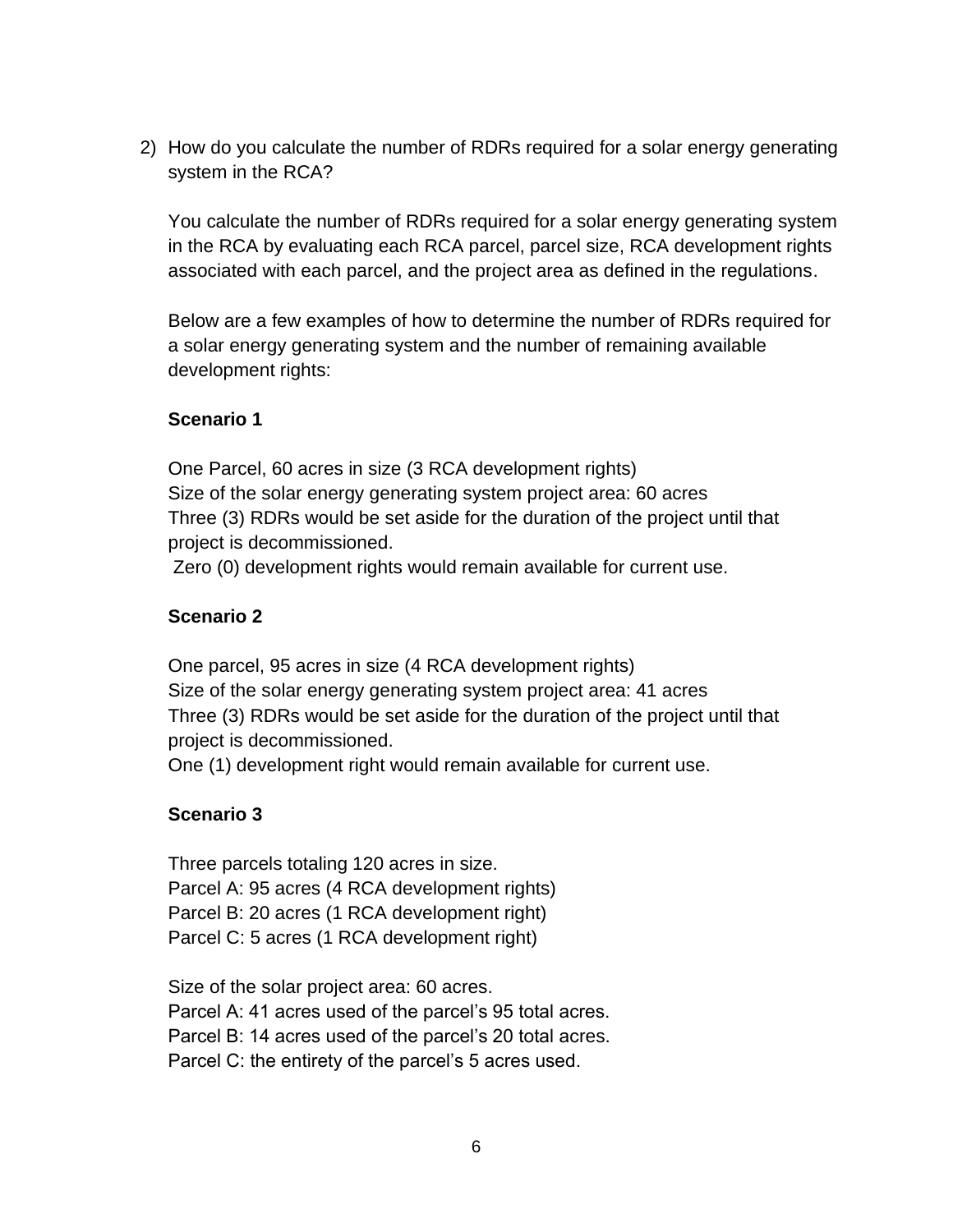For Example 3, of the 6 original RCA development rights, 5 RDRs would be set aside until the solar project is decommissioned. On Parcel A: 3 RDRs On Parcel B: 1 RDR On Parcel C; 1 RDR

One development right, on Parcel A, would remain available for current use.

| Table 1: Reservation of Resource Conservation Area Density Rights (RCA-RDRs) Scenarios |  |  |  |  |
|----------------------------------------------------------------------------------------|--|--|--|--|
|----------------------------------------------------------------------------------------|--|--|--|--|

| <b>Scenario 1:</b> |                                 |                                       |                                         |                                    |                                |
|--------------------|---------------------------------|---------------------------------------|-----------------------------------------|------------------------------------|--------------------------------|
| <b>Parcel</b>      | <b>Parcel</b><br><b>Acreage</b> | <b>Project Area</b><br><b>Acreage</b> | <b>RCA Development</b><br><b>Rights</b> | <b>RCA-RDRs</b><br><b>Required</b> | <b>Remaining</b><br><b>DRs</b> |
| A                  | 60                              | 60                                    | 3                                       | 3                                  | $\mathbf 0$                    |
| <b>Total</b>       | 60                              | 60                                    | $\mathbf{3}$                            | $\overline{3}$                     | $\mathbf 0$                    |
|                    |                                 |                                       |                                         |                                    |                                |
| <b>Scenario 2:</b> |                                 |                                       |                                         |                                    |                                |
| <b>Parcel</b>      | <b>Parcel</b><br><b>Acreage</b> | <b>Project Area</b><br><b>Acreage</b> | <b>RCA Development</b><br><b>Rights</b> | <b>RCA-RDRs</b><br><b>Required</b> | <b>Remaining</b><br><b>DRs</b> |
| A                  | 40                              | 40                                    | $\overline{2}$                          | $\overline{2}$                     | $\mathbf 0$                    |
| B                  | 20                              | 20                                    | 1                                       | 1                                  | $\mathbf{0}$                   |
| <b>Total</b>       | 60                              | 60                                    | 3                                       | 3                                  | $\mathbf 0$                    |
|                    |                                 |                                       |                                         |                                    |                                |
| <b>Scenario 3:</b> |                                 |                                       |                                         |                                    |                                |
| <b>Parcel</b>      | <b>Parcel</b><br><b>Acreage</b> | <b>Project Area</b><br><b>Acreage</b> | <b>RCA Development</b><br><b>Rights</b> | <b>RCA-RDRs</b><br><b>Required</b> | <b>Remaining</b><br><b>DRs</b> |
| A                  | 95                              | 41                                    | $\overline{4}$                          | 3                                  | 1                              |
| B                  | 20                              | 14                                    | 1                                       | 1                                  | $\Omega$                       |
| $\mathsf{C}$       | 5                               | 5                                     | $\mathbf{1}$                            | 1                                  | $\mathbf{0}$                   |
| <b>Total</b>       | 120                             | 60                                    | $6\phantom{1}$                          | 5                                  | $\mathbf{1}$                   |

# *LOT COVERAGE PROVISIONS*

1) Does a solar panel count as lot coverage?

A solar panel for a minor solar energy generating system does not count as lot coverage. Solar panels must be: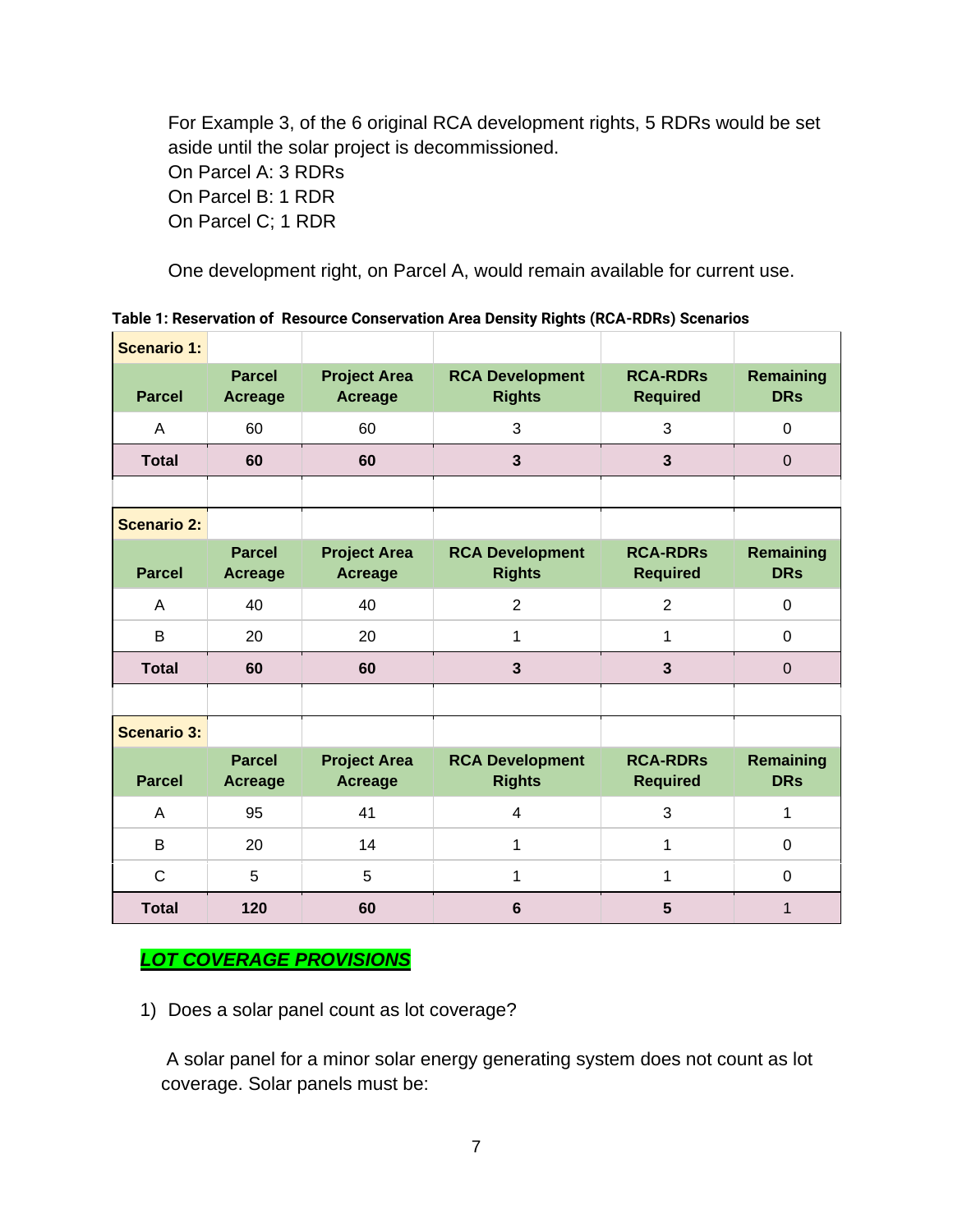- a. Located over existing, legally developed lot coverage; OR
- b. Elevated above the ground and the area under the solar panel is maintained as an area of existing grass, established grass or other natural vegetation or as an agricultural use.

A solar panel for a major solar energy generating system does not count as lot coverage. Solar panels must be:

- a. Located over existing, legally developed lot coverage; OR
- b. Elevated above the ground and the area under the solar panel is maintained as pollinator habitat, native vegetation other than pollinator habitat, or an agricultural use.

Small residential accessory solar panels would be governed by local lot coverage rules.

2) What are the planting requirements associated with solar panels?

A planting plan is required if the area is established as pollinator habitat or native vegetation.

# *STORMWATER MANAGEMENT AND 10% POLLUTANT REDUCTION PROVISIONS*

1) Is Critical Area 10% stormwater management required for solar energy generating systems in the IDA?

No. Stormwater must be completed in accordance with MDE's stormwater management regulations (*§§4-201—4-215, Annotated Code of Maryland, and COMAR 26.17.02.)* The same applies to LDAs and RCAs.

### *VARIANCES*

1) Can I obtain a variance or other modification to any of the provisions in the regulations?

No, a jurisdiction cannot authorize a variance, waiver, modification, or other local procedure that alters the requirements of the regulations. However a jurisdiction may establish certain alternative requirements for solar energy